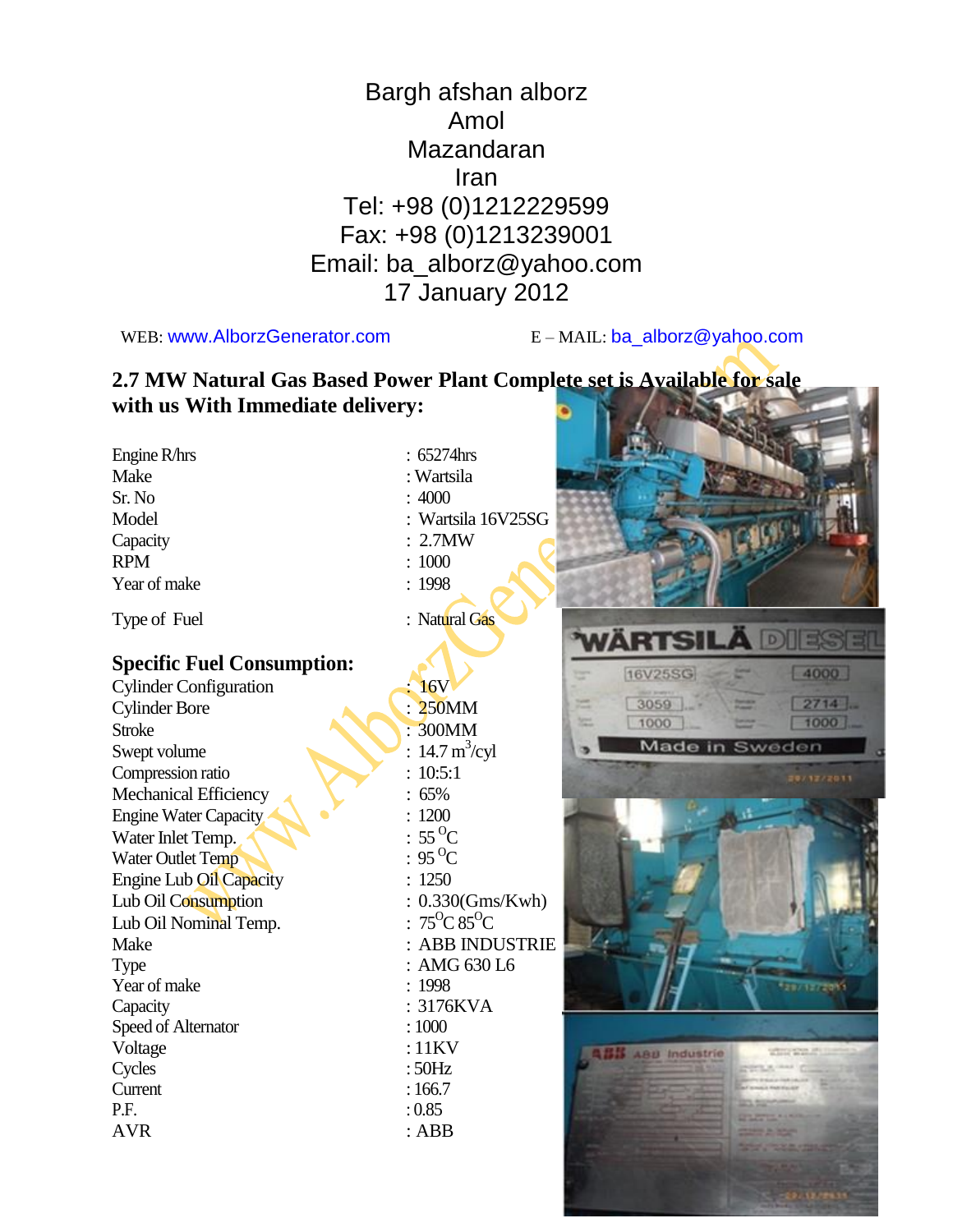#### **GENERATOR MANAGEMENT MODULE (PROTECTION CUBCELL)**

#### **PLC PANEL:**

MAKE: SIEMENS TYPE: S5



**GAS REGULATING UNIT:**

GAS PRESSURE: FEED LINE INLET-----0.30MPa

FUEL GAS TEMPERATURE------------------0-40 <sup>0</sup>C FUEL GAS FILTRATION -------------------2µm

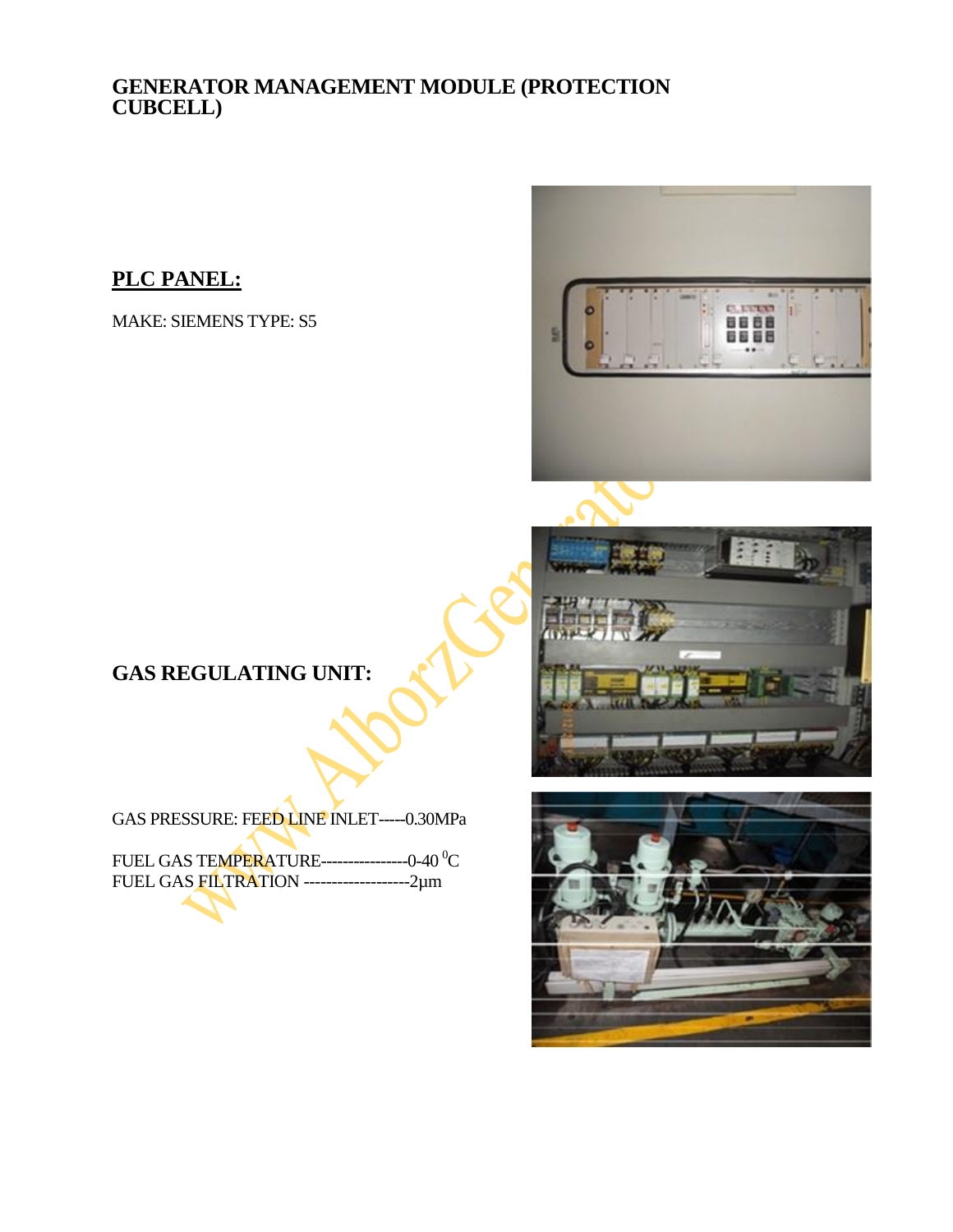#### **HT TRANSFORMER**

# $KVA$

Transformer No : 98SG-045/01 Specification : IS 2026 Year of manufacture : 1998<br>Impedance volts : POSN POSN17 Frequencey HZ : 50 At  $75 \, \text{°C}$  : 7.23 Vector group : ynd11<br>Core & winding : 6260 kg Core  $&$  winding Oil : 3120 kg<br>Total weight : 11730 kg Total weight Oil Litres : 3505<br>Transport mass : 11730 kg Transport mass : 11730 kg<br>Type of cooling : ONAN Type of cooling

MAKE : Kirloskar<br>KVA : 5000 Volte at : HV see table No Load : LV 11000 Amperes : HV see table LV 262.4 Phases : HV Three-Star LV Three- Delta : POSN1-: POSN5-

#### **ON LOAD GEARS**

| Type                              | : ABS11130030917IPS |
|-----------------------------------|---------------------|
| S.No                              | :8675               |
| Year of MFG                       | :1998               |
| Rated current                     | :300A               |
| Rated insulation Level            | : 170KVA            |
| Motar voltage/frequency           | :415/50             |
| Control voltage/frequency         | :110/50             |
| Nuber of service tapping position | :17                 |
| Direction of power flow           | :B1                 |

**O LTC** 33/11kv 5 MVA transformer on load taps changer

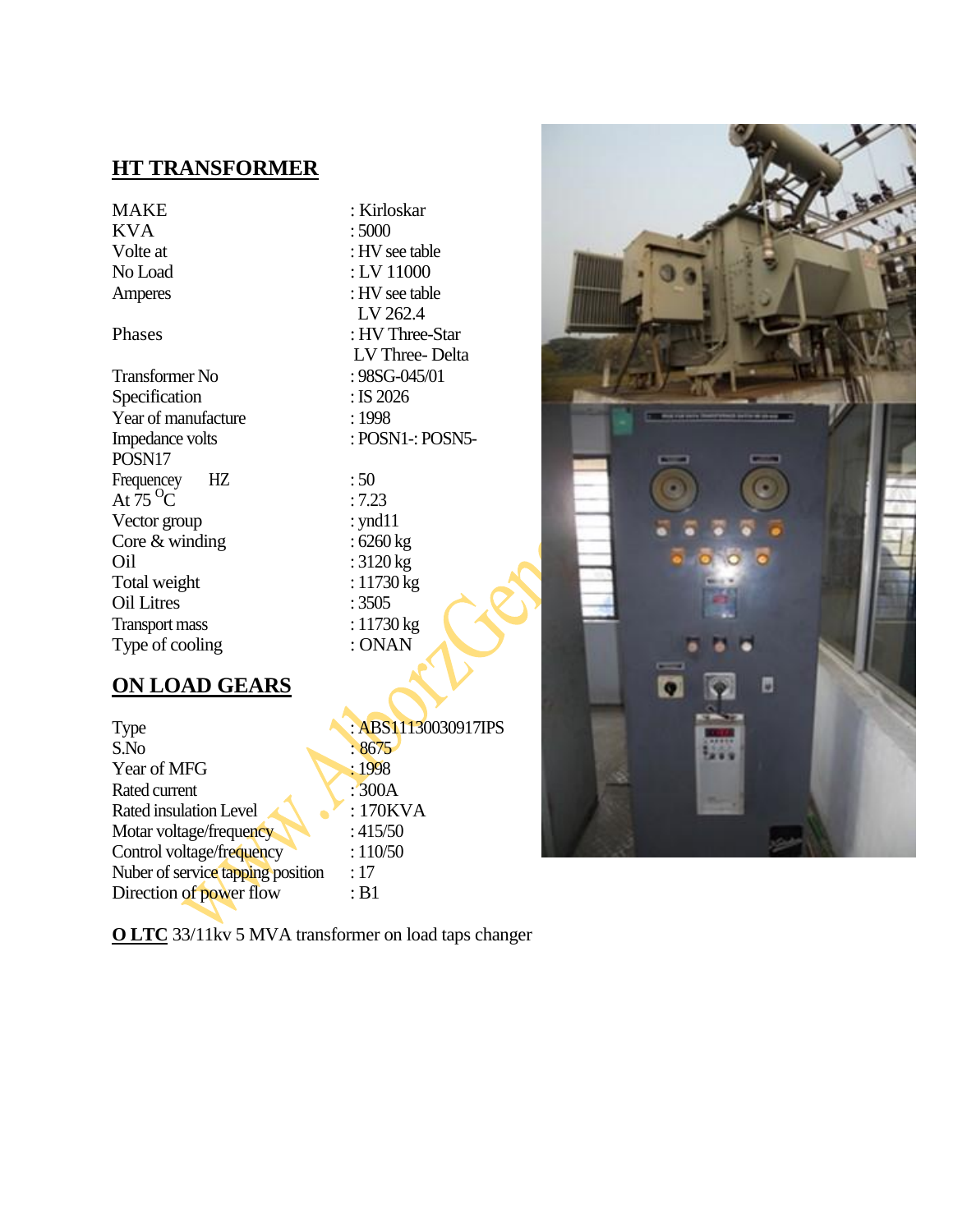## **AUXILARY TRANSFORMER**

Kva : 500 Volts at : HVseetable 1 No load : LV seetable 1 Ampere : HVseetable 1 Transformer No : 99P/1D344/6 Specification : IS 2026 Year of manufacture : 1999 Frequency HZ : 50<br>IMPD Volts : PO At  $75^{\circ}C_{\%}$ Vector group : YND11 Type of Cooling : ONAN  $Core &Wogs$  : 825 Kg Oil : 355Kg

 LV seetable 1 Phases : HV Thee delta LV Thee star : POSN 1 - POSN 3 - POSN 7<br>: 4.85 Oil : 415 Lites<br>Total Weight : 1740 Kg Total Weight : 1740 Kg<br>Transport mass : 1740 Kg Transport mass : 1740 K<br>Winding Material : Copper

#### **AIR COMPRESSORS**

Winding Material

| Make            | : Elgi Equipments Limited 2nos |          |
|-----------------|--------------------------------|----------|
|                 | $COM - 1$                      | $COM-2$  |
| Model           | : HP $20250$                   | HP 20300 |
| <b>MFG</b> Year | : 4/1998 12/1998               |          |
| <b>FAD</b>      | : 920 Ltrs / Min               | 31210    |
| Motor HP        | :20<br>20                      |          |
| Work Pr         | $: 25$ Kg/Cm <sup>2</sup>      | $30$ Kg  |
| Unit RPM        | .925<br>925                    |          |
|                 |                                |          |





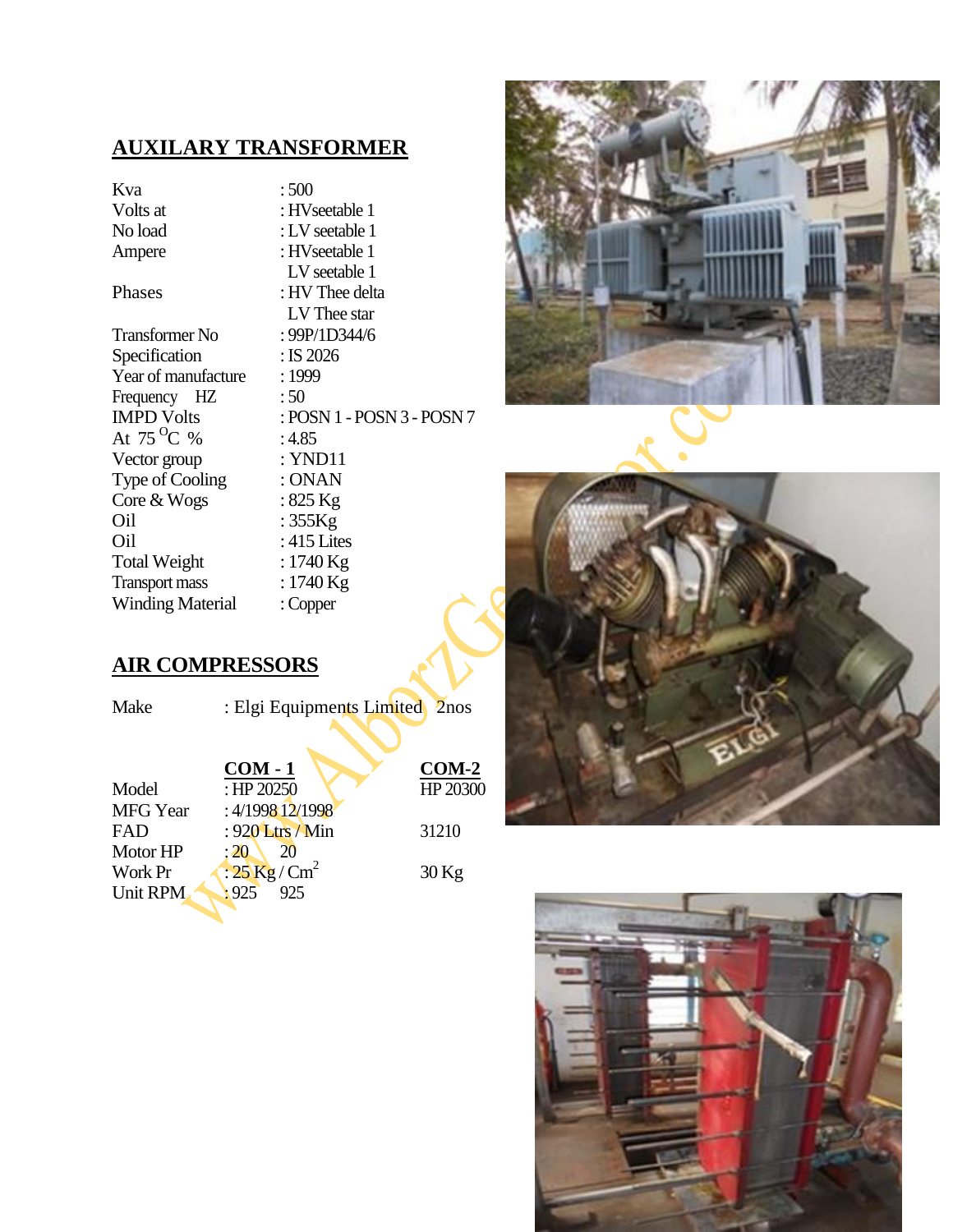#### **PLATE - HEAT EXCHANGER**

#### **LUB OIL JACKET WATER**

| Make                   | <b>Swep Reheat AB</b>           | Swep Reheat AB              |
|------------------------|---------------------------------|-----------------------------|
| Type                   | $Gx-42P$                        | $Gx-42P$                    |
| Total volume           | 90.4 Liters                     | 58.5 Liters                 |
| <b>Breaking Stroke</b> | 16 bar                          | 16 bar                      |
| <b>Breaking temp</b>   | $110^{\circ}$ C                 | $110^{\circ}$ C             |
| Max temp               | $110^{\circ}$ C                 | $110^{\circ}$ C             |
| Cooling                | $1 \times 34 - 1 \times 34$ S/S | $1\times22 - 1\times22$ S/D |

Total volume 90.4 Liters 58.5 Liters<br>Breaking Stroke 16 bar 16 bar Max temp  $110^{\circ}\text{C}$   $110^{\circ}\text{C}$   $110^{\circ}\text{C}$ <br>Cooling  $1\times34 - 1\times34$  S/S  $1\times22 - 1\times22$  S/D

#### **BATTERY CHARGER**

| Make                    | : Trans Electric    |
|-------------------------|---------------------|
| In out                  | : $230VAC \pm 10\%$ |
| НZ                      | :50                 |
| Ph                      | $\cdot$ 1           |
| <b>Output to Charge</b> | $: 2x55$ Volts      |
| Mace rate of charge     | : 25A               |
| S l no                  | :300499             |
|                         |                     |

AN-IN

### **MCC PANEL**

For auxiliaries



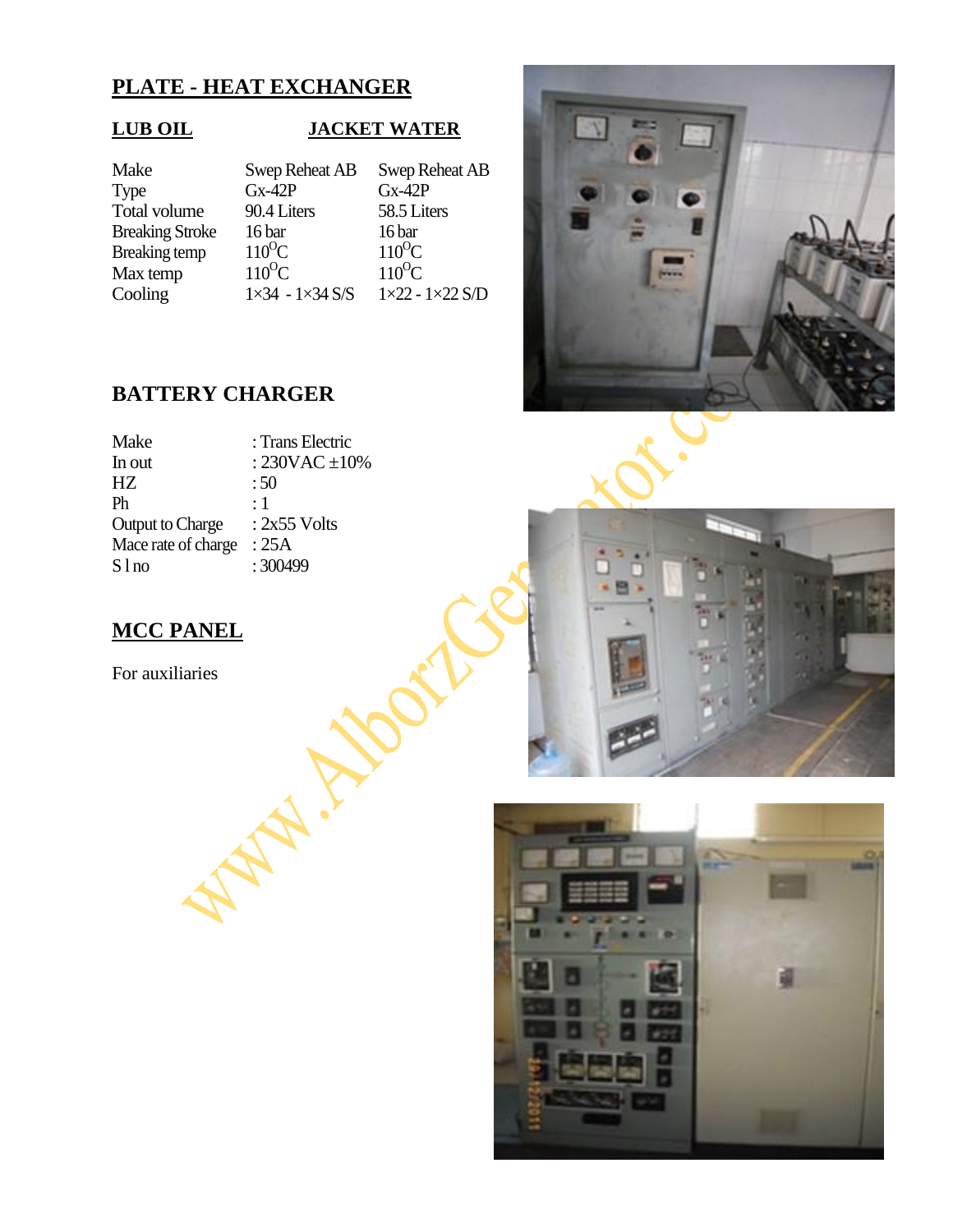## **33 KV CONTROL & RELAY PANEL**

### **11KV N G R PANEL**

#### **33KV CONTROL & RELAY PANEL, PLC PANEL,**

**GMM10, 24VOLTS DC SUPPLY PANEL** 





#### **VACCUM CIRCUIT BREAKERS OF DG, 500KVA,**

#### **GRID**

| <b>Rated Voltage</b>      | :11kv         |
|---------------------------|---------------|
| Frequency                 | $:50$ Hz      |
| <b>Rated Current</b>      | :630A         |
| <b>Breaking Capacity</b>  | :25KA         |
| <b>Making Capacity</b>    | :63.75KA      |
| <b>Short Time Current</b> | $: 25KA$ 3sec |

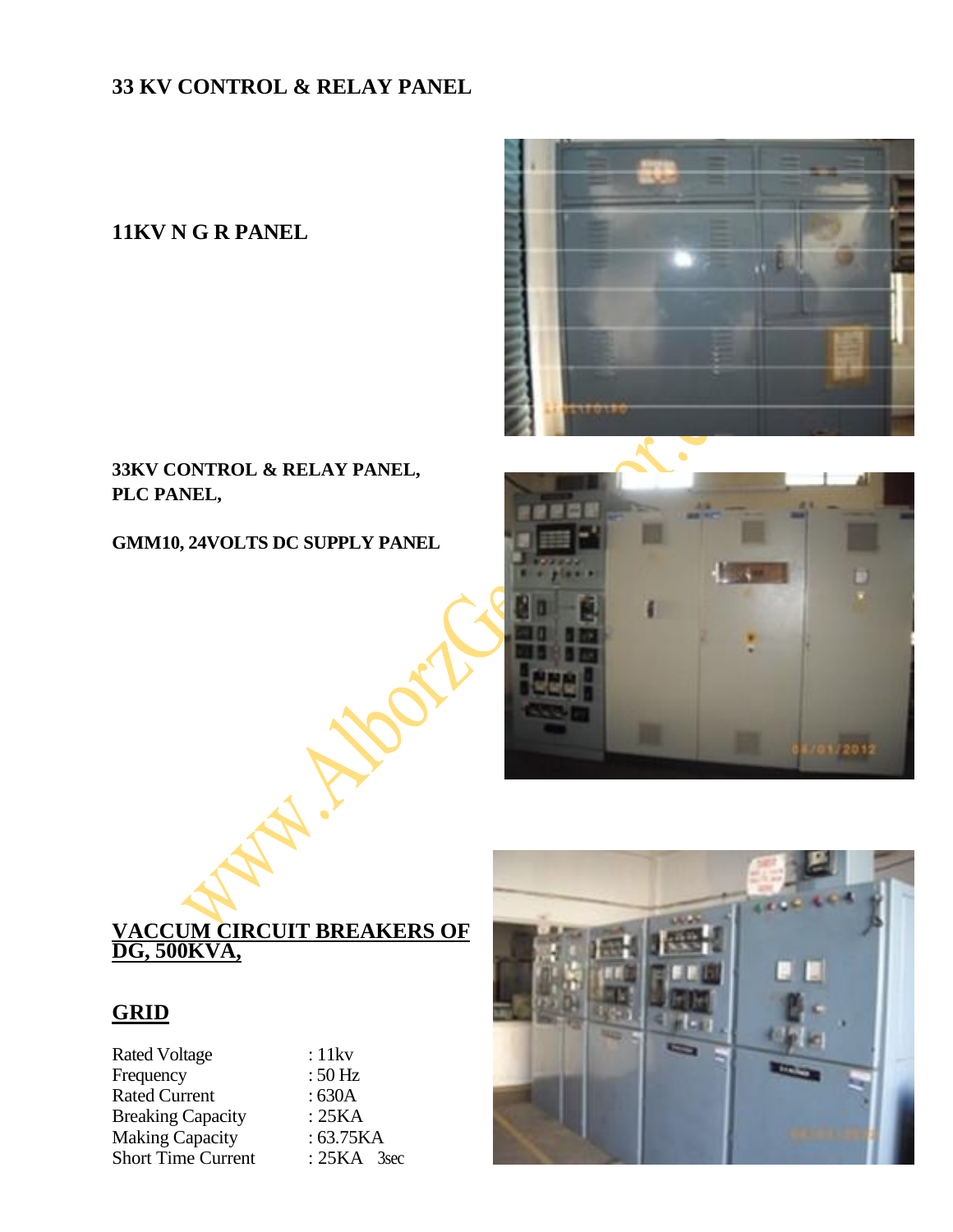Operating Sequence : 0-0.3s-co-3m-co OPTG Mechsm Type : BM 20<br>Supply Motor AC : 230V, 50 HZ Supply Motor  $AC$  : 230V, 50 H<br>Supply Closing Coil : 110V DC Supply Closing Coil Supply opening Coil : 110V DC Total Running vcb : 3nos Spare Feeder and vcb : 01nos Bus P.T Panel : 01

## **DLV& PANEL**

#### **NAME PLATE DETAILS**

| <b>KVA</b>         | : 3176        |
|--------------------|---------------|
| <b>VOLTAGE</b>     | :11000V       |
| <b>AMPS</b>        | :167A         |
| <b>RPM</b>         | :1000         |
| PF                 | : 0.85        |
| HZ                 | :50           |
| <b>CONNECTION</b>  | : <b>STAR</b> |
| <b>EXC-VOLTAGE</b> | :199V         |
| <b>EXC-CURRENT</b> | :148A         |
|                    |               |



| <b>NECTION</b>                   | : 0.85<br>:50<br>: <b>STAR</b> |                                                                                                                                                                                                                                                                                                                                                              |
|----------------------------------|--------------------------------|--------------------------------------------------------------------------------------------------------------------------------------------------------------------------------------------------------------------------------------------------------------------------------------------------------------------------------------------------------------|
| <b>VOLTAGE</b><br><b>CURRENT</b> | : 199V<br>:148A                | <b>A.C.GENERATOR</b><br>TOPS<br><b>March In Assoc</b>                                                                                                                                                                                                                                                                                                        |
|                                  |                                | <b>TEATTA TYPE</b><br><b>BUTPUT</b><br><b>FEAR OF MANUFACTURE</b><br><b>STANDARD</b><br>cat<br><b>OR OF PAASES</b><br><b><i>CLOUDE SYSTEM</i></b><br><b>10.01 PBL11</b><br><b>KILTAGE</b><br><b>CURRENT</b><br>FREQUENCY<br>SPLID<br><b>LIMITING SPLED</b><br>TYPE OF STATOR CO.<br><b>EXCYDULAGE</b><br><b>EXC.CUNNENT</b><br>$-0.432.323$<br>as talms viri |
|                                  |                                |                                                                                                                                                                                                                                                                                                                                                              |